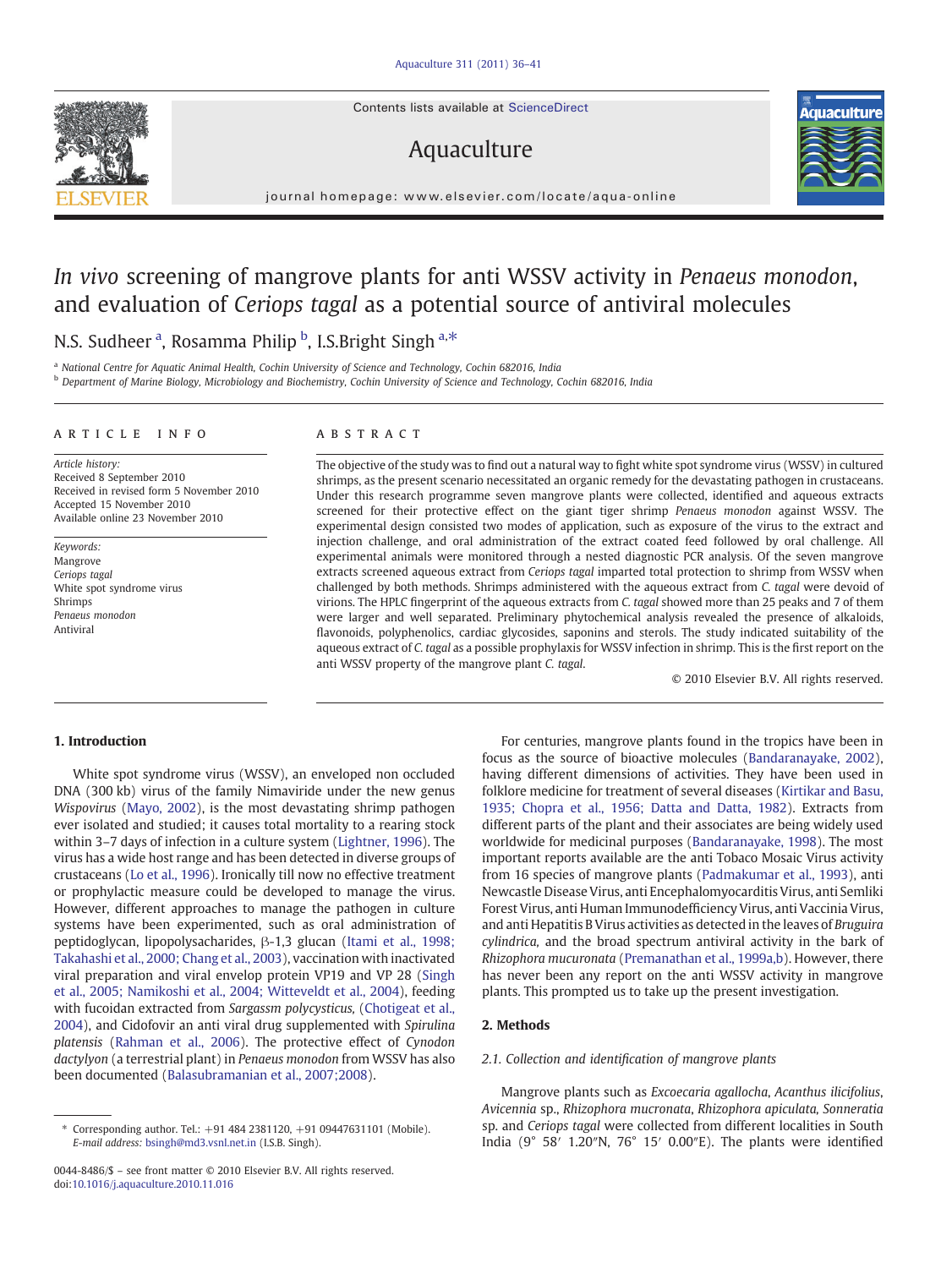following [Naskar and Mandal \(1999\)](#page-5-0), coded and voucher specimens deposited in the herbarium collection of the National Centre for Aquatic Animal Health, Cochin University of Science and Technology.

## 2.2. Aqueous extract from mangrove plants

Leaves were shade dried, powdered and used for the preparation of the aqueous extract using a protocol developed here. Accordingly, 50 g of mangrove plant leaf powder was soaked in a minimum quantity of double distilled water and frozen to −20 °C, thawed and frozen repeatedly for three times and extracted to 500 ml final volume of double distilled water in a Warring blender at an ambient temperature. The extract was sieved through a fine meshed (100 μm) cloth, centrifuged at 10,000 g for 20 min and the supernatant maintained at −20 °C till used. These preparations were examined for their virucidal activity and for their protective effects fromWSSV on oral administration in P. monodon.

# 2.3. Virus inoculum

A composite sample of gills and soft parts of cephalothorax (500 mg) from freshly infected P. monodon was macerated in 10 ml cold PBS (NaCl 8 g, KCl 0.2 g, Na<sub>2</sub>HPO<sub>4</sub> 1.15 g, KH<sub>2</sub>PO<sub>4</sub> 0.2 g, double distilled water 100 ml) with glass wool to a homogenous slurry using mortar and pestle in an ice bath. The slurry was centrifuged at 8200 g in a refrigerated centrifuge at 4 °C and the supernatant filter sterilized using a 0.22 μ pore size PVDF membrane filter. The preparation was streaked on ZoBell's agar plates and incubated at  $28\pm2$  °C for 72 h to confirm the absence of bacterial contamination. Viral infectivity titre was determined as the extractable virus and expressed as LD  $_{50}$  in shrimp following [Reed and](#page-5-0) [Muench \(1938\)](#page-5-0). The virus stock thus prepared for the experiment was stored in 500 μl aliquots at −80 °C. The viral titter determined was  $1\times10^{13.69}$ /ml inoculum as experimented by [Singh et al., 2005](#page-5-0). Viability of WSSV in suspension was checked by injecting 10 μl to a batch of apparently healthy shrimp (6 nos) and mortality confirmed over a period of 3 to 7 days.

## 2.4. Preparation of mangrove extract coated feed

The aqueous extracts were lyophilized and the dry mass re suspended in the required quantity of distilled water and coated onto feed pellets to arrive at a concentration of 1% w/w. As a binder, 4% aqueous gelatin in distilled water, was surface coated at a ratio 5:40 (v/w) to immobilize the plant extract. The above preparation was dried under vacuum and used for oral administration.

#### 2.5. Experimental animals

All animals used in this study were single spawner bred, WSSV free juveniles of P. monodon grown in a recirculating aquaculture system at the National Centre for Aquatic Animal Health. The WSSV free status was confirmed through frequent Nested PCR analysis using a commercial kit (Bangalore Genei, Bangalore, India) of the shrimps during the culture operation in the recirculation system and also before the start of the experiment. The shrimps weighing 4–5 g were maintained in 30 liter capacity fiber reinforced plastic (FRP) tanks with diluted sea water at salinity 15. The experiment was repeated 4 times having 5 shrimps in a batch  $(5 \times 4 = 20)$ . Uniformly 10% water was exchanged every day.

#### 2.6. Virucidal activity of the aqueous extract

The aqueous plant extracts (0.5 ml) were mixed with equal volumes of viral suspension and incubated for 3 h at 25 °C. The controls included mixtures of WSSV and PBS (positive control) and PBS alone (negative control). From each of the preparation, aliquots of 10 μl each were intramuscularly administered to the animals ( $5 \times 4 =$ 20 animals each) and monitored for 15 days. Gill tissue was extracted from moribund animals and the controls, which survived the 15 day period of experimentation during the course of the experiment. The samples were preserved in 70% ethanol for diagnostic PCR to detect WSSV.

# 2.7. Oral administration of the plant extracts along with diet and challenge with WSSV

All test animals ( $5 \times 4 = 20$  animals each) were fed with the plant extract coated feed at a rate of 10% of the body weight two times a day. The control animals were fed with the diet coated with 4% gelatin. Feeding continued for 15 days, and the animals were challenged by feeding with freshly generated WSSV infected tissue at a rate of 10% of the body weight, and kept under observation for 15 days on the respective diet (normal diet for the positive and negative controls and the diet coated with the plant extract in the test group). Gill tissue was extracted from moribund/dead animals and from those which survived the challenge with WSSV, and was preserved in 70% ethanol for diagnostic PCR.

#### 2.8. Confirmation of anti WSSV activity

To confirm the antiviral activity detected in the segregated plant species (C. tagal) intramuscular administration of virus suspension exposed to the plant extract, and oral administration of the plant extract and subsequent oral challenge were repeated in a batch of 24 animals and assayed by way of nested PCR. On completion of the experiment, tissue homogenates were prepared from the test and control animals and passaged to a fresh batch of nested PCR negative animals as bio assay to check the presence of virions in the survived animals. The presence of WSSV DNA was further examined by way of nested PCR.

# 2.9. Diagnostic PCR of the extracted tissue samples

For diagnostic PCR, DNA from the gill tissue was extracted in DNAzol according to the manufacturer's protocol. A WSSV nested PCR detection kit (Bangalore Geni) that yielded 650 and 300 bp WSSV specific amplicons was used for amplification of the viral DNA. Following the instructions given with the kit, the amplified product was generated in a thermal cycler (Eppendroff). The PCR products were then analyzed on 1% W/V agarose gels using TAE (1X) buffer (Tris–HCL 0.04 M, EDTA 0.0001 M, Glacial acetic acid 5.71%), stained with ethidium bromide and visualized on a gel documentation system, Dolphin-Doc (Weal Tec, USA).

# 2.10. HPLC analysis of the crude aqueous extract from C. tagal

On realizing the aqueous extract of C. tagal as the most effective preparation to protect shrimp from WSSV, it was subjected for HPLC analysis to generate HPLC fingerprint. The semi preparative HPLC system employed consisted of a Dionex Ultimate 3000 high performance liquid chromatograph coupled with a UV–Visible variable detector (VWD). Lyophilized crude aqueous extract from C. tagal was prepared in double distilled water (100 mg/10ML) and the separation was achieved on a  $4.6 \times 250$  mm i.d Acclaim 120 Å C18 5  $\mu$ m (Dionex) column at an ambient temperature. The mobile phase consisted of water (solvent A) and acetonitrile (solvent B). A linear gradient from 0 to 60% (B) was used for 85 min followed by an increase from 60 to 90% (B) for 10 min finishing at an isocratic mode at 90% (B) for 10 min. The total run time was 105 min with a flow rate of 1 ml/min, and the injection volume adjusted to 20  $\mu$ under a monitoring wavelength of 260 nm. Subsequently, the system was brought back to the initial conditions and equilibrated for 10 min with water. The process was repeated 3 times.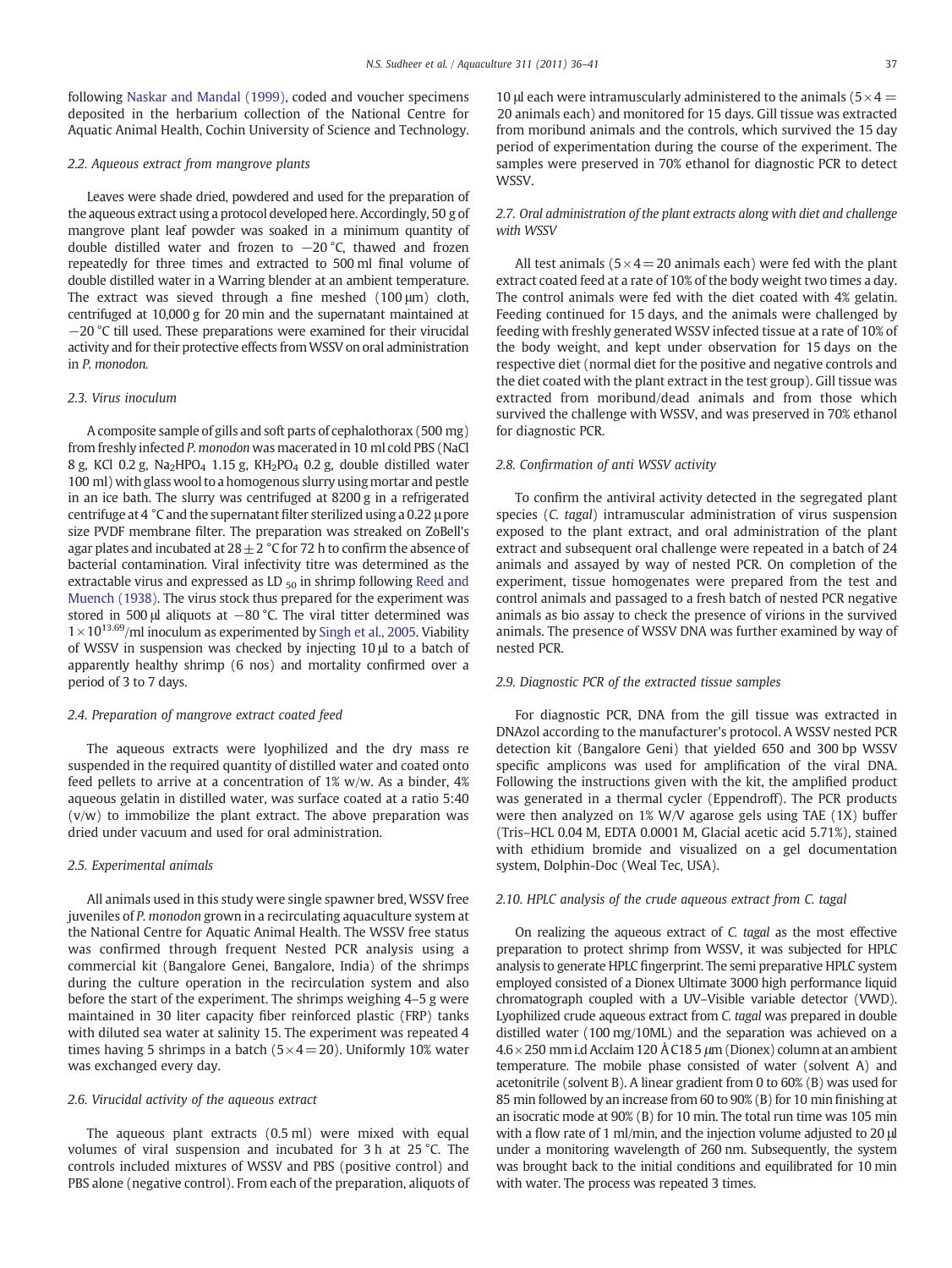# 2.11. Preliminary phytochemical analysis of crude aqueous extract from C. tagal

Preliminary qualitative assessment of phytochemicals present in the crude extract of C. tagal was accomplished based on the tests described by [Silva et al. \(1998\)](#page-5-0). The stock solution containing a 0.5 g lyophilized extract was used for the analysis where, the presence of alkaloids was determined by Dragendorff, Mayer and Wagner reagents, cardiac glycosides employing Baljet reagent and flavonoids using the Shinoda test and also by the formation of deep yellow coloration in the presence of sulfuric acid. The presence of polyphenols was determined from the formation of brown precipitate in the presence of 5% ferric chloride and sterols by employing Salkowski reaction. Formation of stable froth persistent for a duration of 15 min on warming was considered as the primary evidence for saponins.

### 2.12. Statistical analysis

The data generated on the survival of shrimp on administering the suspension of WSSV exposed to the plant extracts, and the data generated on the survival when challenged with WSSV subsequent to oral administration of the former were statistically analyzed employing the χ2 test. An independent t-test was performed to the per cent survived shrimp under the above situation with each plant extract separately. Data presented is  $\pm$  SD of independent experiments.

# 3. Results

#### 3.1. Virus challenge experiments

Under the first category of experiments, when shrimps were challenged with WSSV exposed to the extracts from R. mucronata, Sonneratia sp. and C. tagal significantly higher survival (95%, 100%, and 100% respectively) ( $P<0.001$ ) could be obtained. Meanwhile, with the aqueous extracts from E. agallocha, A. ilicifolius, Avicennia sp. and R. apiculata the survival was significantly lower (0%, 5%, 0% and 0% respectively) ( $P < 0.001$ ). No instances of mortality were observed in the batches of shrimp which received WSSV exposed to the extracts of Sonneratia sp. and C. tagal, even after 15 days of post challenge. Meanwhile, the batches of shrimps injected with WSSV exposed to the aqueous extracts of E. agallocha, Avicennia sp., and R. apiculata did not survive alike the positive control. All animals kept as a negative control survived (Fig. 1).

Under the second category of experiments, all the shrimps which were fed on the lyophilized aqueous extract of C. tagal could survive (100%) when orally challenged with WSSV ( $P<0.001$ ). Meanwhile, comparatively lower survival was observed on feeding with the extracts from the other plants subsequent to WSSV challenge (75% with E. agallocha and Avicennia sp., 50% with A. ilicifolius, 40% with Sonneratia sp., 25% with R. apiculata, and no shrimp survived on feeding the extract of R. mucronata) ( $P<0.001$ , Fig. 1).

On comparing the per cent survival of animals under the above two experimental conditions with the plant extracts (independent t-test), the one from C. tagal alone gave a uniformly higher rate of survival, the difference between the two was least significant ( $P > 0.05$ , Fig. 1). With all other plant extracts significant variations between the two modes of experiments could be observed  $(P<0.05)$ .

# 3.2. Diagnostic PCR of the experimental animals

The virucidal property of the mangrove plant extracts and the protective effects of the same were assessed by PCR of WSSV extracted from the gill tissue of the experimental animals. All animals which were administered with WSSV exposed to the extract of C. tagal survived the challenge, but were nested PCR positive. However, all shrimps found live after administration of the virus exposed to the



 $\Box$  Survival during oral challenge with WSSV after oral administration of the mangrove extract

Fig. 1. Per cent survival of shrimp challenged with WSSV exposed to mangrove extracts, and challenged with WSSV after oral administration of the same.

extracts of R. mucronata, Sonneratia sp, and A. ilicifolius were PCR negative. Meanwhile, the animals which were found dead after the administration of WSSV exposed to the extract of R. mucronata were PCR negative to WSSV. In all other instances the moribund animals turned out to be PCR positive for WSSV (Fig. 2).

Meanwhile, all the animals which survived the oral challenge with WSSV subsequent to feeding with C. tagal were nested PCR negative. The ones which survived the WSSV challenge after receiving the diet coated with the extracts from Sonneratia sp, Avicennia sp, E. agallocha, and A. ilicifolius were also negative to WSSV, however, the dead ones altogether were PCR positive. However, the animals which received the extract from R. apiculata and challenged subsequently were second step PCR positive to WSSV [\(Fig. 3](#page-3-0)).

#### 3.3. Confirmation of anti WSSV activity in aqueous extract of C. tagal

Subsequently, the antiviral activity of the aqueous extract of C. tagal was reexamined by repeating both the experiments in a batch of 24 animals and on completion of the experiment after 15 days the animals were nested PCR negative, and when a tissue extract was passaged onto a fresh batch of animals none of them showed any



Fig. 2. Detection of the virucidal property of aqueous extracts of mangrove species. Each lane represents the PCR product of WSSV from shrimp challenged with WSSV exposed to the aqueous extracts. Lanes 1–4: Shrimp found live after challenge with WSSV exposed to R. mucronata, Sonneratia sp., C. tagal and A. ilicifolius respectively. Lanes 5–9: Shrimp found dead after challenge with WSSV exposed to the extracts of R. mucronata, E. agallocha, A. ilicifolius, Avicennia sp. and R. apiculata, respectively. Lane 10: Negative control. Lane 11: Positive control. M: Molecular weight marker.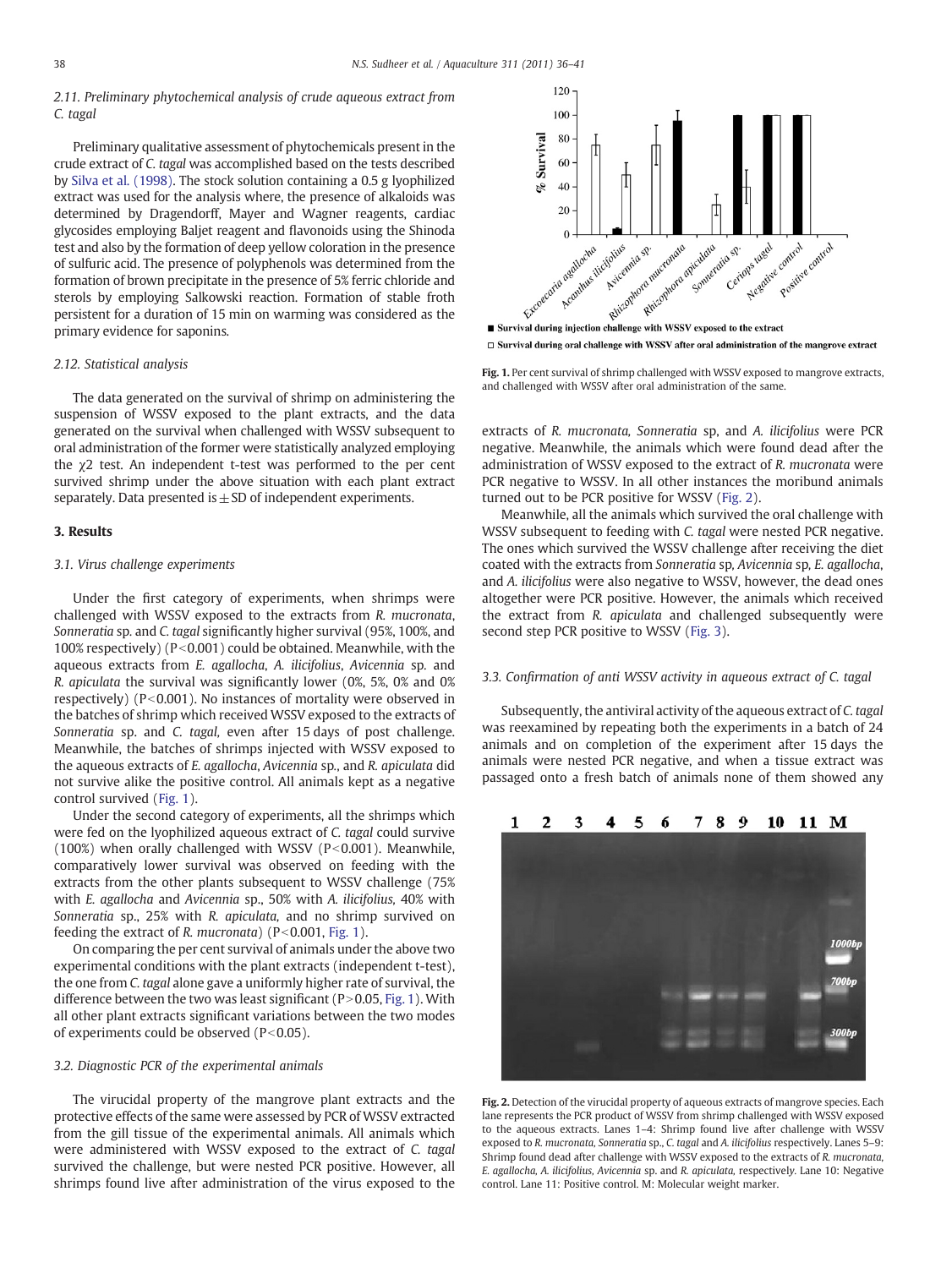<span id="page-3-0"></span>clinical signs of WSSV infection and remained negative to nested PCR. The animals injected with the extract from positive control animals showed signs of WSSV and were PCR positive to the virus culminating in mortality (Table 1).

# 3.4. HPLC analysis and preliminary phytochemical investigation of crude aqueous extract from C. tagal

Repeated HPLC analysis of the crude aqueous extract generated uniformly a fingerprint of 25 peaks including 7 large well separated ones [\(Fig. 4](#page-4-0)). Preliminary phytochemical investigation of the crude extract from C. tagal revealed the presence of appreciable quantities of polyphenols, saponins, sterols and flavonoids, and lesser quantities of alkaloids and cardiac glycosides.

### 3.5. Efficacy of the extract

The aqueous extract (500 ml) prepared from 50 g dried leaf of C. tagal yielded on average 3–4 g dry matter on lyophylization which contained the active fractions. Based on a dye test conducted initially and the data on the survival of shrimp subsequent to challenge following administration of the extract along with diet, it could be realized that the binder, 4% aqueous gelatin, used in this study could effectively deliver the active fractions to shrimp.

#### 4. Discussion

Extracts from mangrove plants and associates have been used world wide for medicinal purposes, and having been recorded around 349 metabolites it turns out to be a rich source of steroids, diterpenes and triterpenes, saponins, flavonoids, alkaloids and tannins ([Bandaranayake,](#page-4-0) [2002; Zhang et al., 2005; Pakhathirathien et al., 2005; He et al., 2007;Wu](#page-4-0) [et al., 2008\)](#page-4-0). Pentacyclic triterpenes have been considered as the major bioactive group of compounds which could inhibit tumor cells and induce apoptosis and found useful for antiviral therapy especially for HIV [\(He et al., 2007](#page-4-0)).

In this context this is the first attempt to look into the possibilities of using mangrove plants as source of anti WSSV drugs. With this objective the most commonly found 7 mangrove plant species in Indian coastal zones were subjected for extraction for anti WSSV property and generated an aqueous preparation to be applied along with diet as prophylaxis. In this study aqueous extracts from R. mucronata, Sonneratia sp. and C. tagal were found to have virucidal property against WSSV. The same on administering along with diet



Fig. 3. PCR detection of WSSV in P. monodon challenged with WSSV after oral administration of the mangrove plant extracts. Each lane represents the PCR product of WSSV from shrimp. Lanes 1–6: Shrimp found live after challenge with WSSV subsequent to oral administration of the aqueous extracts of C. tagal, Sonneratia sp., Avicennia sp., E. agallocha, A. ilicifolius and R. apiculata respectively. Lanes 7–11: Shrimp found dead after challenge with WSSSV subsequent to oral administration of the aqueous extracts of E. agallocha, Avicennia sp. A.ilicifolius R. apiculata and R. mucronata. Lane 12: Negative control (animal fed on placebo and without WSSV challenge). Lane 13: Positive control (animal fed on placebo and WSSV challenge). M: Molecular weight marker.

#### Table 1

Confirmation of the protective effect of the aqueous extract from Ceriops tagal on P. monodon from WSSV.

| SI            | Experimental<br>No groups | Survival on oral<br>challenge with<br>WSSV subsequent<br>to oral administration<br>of the plant extract | Survival on<br>injection<br>challenge with<br>WSSV exposed<br>to the plant<br>extract | <b>PCR</b> | Clinical signs<br>Status on passaging tissue<br>extracts from the<br>experimental<br>groups of animal<br>1. 2 and 3 to a<br>fresh batch of<br>apparently healthy<br>shrimp |
|---------------|---------------------------|---------------------------------------------------------------------------------------------------------|---------------------------------------------------------------------------------------|------------|----------------------------------------------------------------------------------------------------------------------------------------------------------------------------|
|               | Test                      | 24/24                                                                                                   | 24/24                                                                                 |            |                                                                                                                                                                            |
| $\mathcal{L}$ | Positive<br>control       | 0/24                                                                                                    | 0/24                                                                                  | $+ +$      | $+$                                                                                                                                                                        |
| 3             | Negative<br>control       | 24/24                                                                                                   | 24/24                                                                                 |            |                                                                                                                                                                            |

and challenging subsequently with WSSV the preparation from C. tagal could accord total protection to shrimp. As the aqueous extract from C. tagal alone could give protection to all animals tested against WSSV under the dual experimental conditions, C. tagal was identified for further studies. When shrimps were fed on the aqueous extract coated feed and subsequently challenged with WSSV, the viral DNA could not be detected in the tissue suggesting that the virus had neither invaded the host tissue nor multiplied.

Several attempts were made earlier by several workers to detect anti WSSV property in plants. [Citarasu et al. \(2006\)](#page-4-0) mixed together in equal proportion methanolic extracts of 5 medicinal plants such as C. dactylon, Aeglemarnclos, Tinospora cordifolia, Picorhiza kurooa and Eclipta alba and the combined extracts were supplemented through shrimp diet at different concentrations. In this experiment 74% survival of P. monodon was obtained on administering the extract at 800 mg/kg body weight. In a similar study the percentage survival of shrimp fed on the ethanolic leaf extract of the plant Pongamia pinnata was 40% on administering at 200 mg/kg of body weight and 80% on administering at 300 mg/kg of body weight per day ([Rameshthangama and Ramasamy, 2007](#page-5-0)). [Balasubramanian et al. \(2008\)](#page-4-0) on feeding 2% aqueous extract of C. dactylon coated feed to P. moodon could obtain 100% survival and the survived animals were PCR negative. There are reports of feeding P. monodon with diet containing extracts of herbs to improve the immune system and also to accord protection from WSSV ([Citarasu](#page-4-0) [et al., 2006](#page-4-0)). In our study, the quantity of the extract in the administered feed was nearly 1.0% of the total feed delivered at 500 mg/kg body weight per day.

The study could demonstrate the suitability of gelatin as a binder for delivering aqueous extract coated feed to shrimps. Since the extract is aqueous, chances of leaching out the active fractions into the surrounding water are rather high, and in this context this observation has practical implications, as one of the effective ways to deliver drugs to shrimp is through oral route.

The virucidal property of the aqueous extracts of R. mucronata, Sonnaratia sp. and C. tagal when administered along with WSSV suspension at a 1:1 ratio after incubation for 3 h at room temperature suggested the presence of molecules in the preparation which could inactivate the virus. In a similar pattern pre incubation of WSSV with a synthetic antibacterial peptide from Mytillus galloprovincialis reduced mortality due to WSSV in Palaemonid shrimp Pallamon sp. [\(Dupuy](#page-4-0) [et al., 2004\)](#page-4-0). They suggested that this might be due to the contact of virus with Mytillin before injection onto shrimp. PCR analysis showed that the animals that survived were not accommodating the viral DNA. The virucidal property of the aqueous extract of C. tagal was demonstrated through the total survival obtained on a challenge with the virus suspension exposed to the extract and the non infectivity of the tissue extracts of the ones that survived. Moreover, on the oral administration of the extract and subsequent challenge with WSSV the shrimps altogether were found surviving.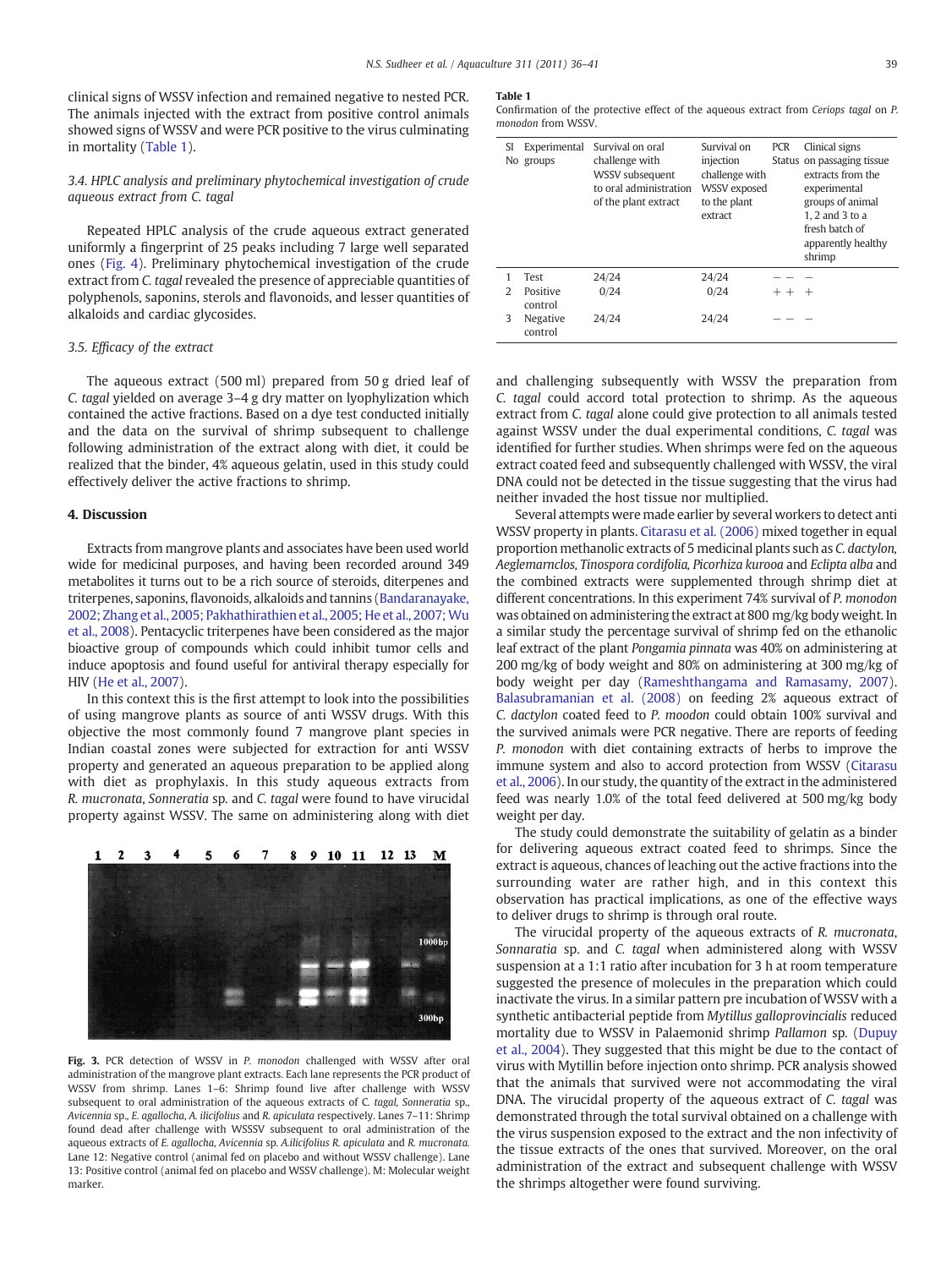<span id="page-4-0"></span>

Fig. 4. HPLC chromatogram of the crude aqueous extract of C. tagal. Column: 4.6 × 250 mm i.d 5  $\mu$ m Acclaim 120 Å C18 (Dionex); Eluent: water (solvent A) and acetonitrile (solvent B). Linear gradient from 0 to 60% (B) for 85 min, 85%–90% (B) for 10 min, and isocratic at 90% (B) for 10 min; Flow rate 1 ml/min; Detection: 260 nm.

Diterpenes and triterpenes are the main natural products isolated from C. tagal [\(Zhang et al., 2005, Pakhathirathien et al., 2005, He et al.,](#page-5-0) [2007\)](#page-5-0). Pentacyclic triterpenes have been considered as a major bioactive group used as inhibitor of tumor cells, induction of apoptosis and also in antiviral therapy of AIDS (He et al., 2007). [Premanathan](#page-5-0) [et al. \(1999b\)](#page-5-0) on carrying out an extensive study of 17 mangrove plants belonging to 8 families against both DNA and RNA viral pathogens of human, could find that mangrove plants belonging to family Rhizophoraceae were the potential source of antiviral substances. An anti HIV sulfated polysaccharide has been isolated from R. apiculata ([Premanathan et al., 1999a](#page-5-0)). C. tagal belongs to the family Rhizophoraceae.

The HPLC fingerprint generated from the aqueous crude extract of C. tagal was reproducible under the conditions described. It was a rich source of alkaloids, flavonoids, polyphenols, cardiac glycosides, saponins and sterols as observed here as well as described earlier by Bandaranayake (2002), [Zhang et al. \(2005\)](#page-5-0), [Pakhathirathien et al.](#page-5-0) [\(2005\),](#page-5-0) He et al. (2007), and [Wu et al. \(2008\)](#page-5-0) in mangrove plants. In general, all of them were reported to be antiviral (Jassim and Naji, 2003). Accordingly, polyphenols from Rhizophoraceae have been reported to have anti HIV and anti Hepatitis B virus activities [\(Premanathan et al., 1999a,b\)](#page-5-0). Saponins (triterpenoid sapogenin oleanolic acid) inhibit HIV-1 replication by inhibiting HIV-1 protease [\(Mengoni et al., 2002\)](#page-5-0). Sterols have a virus inhibitory property against tobamoviruses ([Khan et al., 1991\)](#page-5-0). Flavonoid chrysosplenol C is one of the groups of compounds known to be a potent and specific inhibitor of picornaviruses and rhinoviruses ([Semple et al., 1999\)](#page-5-0). Total Alkaloids from the medicinal plant Tripterygium showed in vitro Anti Herpes Simplex Virus Type 1 activity [\(Ren et al., 2010](#page-5-0)). Cardiac glycosides have been demonstrated to have an inhibitory activity on the multiplication of herpex simplex virus (Dodson et al., 2007). Based on these evidences we conclude that the antiviral activity of the C. tagal aqueous extract might be due to one of the above compounds or due to their synergistic action. Further investigations are necessary in this direction.

Precisely, the study has brought to light the presence of the anti WSSV property in C. tagal, a mangrove plant found growing in several tropical countries. A protocol to extract water soluble bioactive metabolites from the mangrove plant C. tagal which could protect P. monodon from white spot syndrome virus could be developed. This preparation could effectively be delivered to shrimp through diet by coating with 4% aqueous gelatin as demonstrated earlier by [Selvin and](#page-5-0) [Lipton \(2003\)](#page-5-0) for delivering antibacterial and immunostimulatory substances to shrimp. The aqueous extract from C. tagal shall find

application as a prophylactic in the management of white spot syndrome in P. monodon.

#### Acknowledgements

This work was carried out with financial assistance from the Department of Biotechnology under the projects BT/PR3509/AAQ/03/ 173/2000 and BT/PR7419/AAQ/03/274/2006. The Department of Science and Technology, Lakshadweep, is acknowledged for the partial supply of mangrove plants and Mr. Krishna Iyer, Scientist, CIFT, Cochin (Rtd) for statistical analysis.

# References

- Balasubramanian, G., Sarathi, M., Kumar, S.R., Hameed, A.S.S., 2007. Screening the antiviral activity of Indian medicinal plants against white spot syndrome virus in shrimp. Aquaculture 263, 15–19.
- Balasubramanian, G., Sarathi, M., Venkatesan, C., Thomas, J., Hameed, A.S.S., 2008. Oral administration of antiviral plant extract of Cynodon dactylon on a large scale production against White spot syndrome virus (WSSV) in Penaeus monodon. Aquaculture 279, 2–5.
- Bandaranayake, W.M., 1998. Traditional and medicinal uses of mangroves. Mangroves Salt Marshes 2, 133–148.
- Bandaranayake,W.M., 2002. Bioactivities, bioactive compounds and chemical constituents of mangrove plants. Wetlands Ecol. Manage. 10, 421–452.
- Chang, C.F., Su, M.S., Chen, H.Y., Liao, I.C., 2003. Dietary β-1, 3-glucan effectively improves immunity and survival of Penaeus monodon challenged with white spot syndrome virus. Fish Shellfish Immunol. 15, 297–310.
- Chopra, R.N., Nayar, S.L., Chopra, I.C., 1956. Glossary of Indian Medicinal Plants. Public and Information Directorate. CSIR, New Delhi, India, pp. 1–330.
- Chotigeat, W., Tongsupa, S., Supamataya, K., Phongdara, A., 2004. Effect of fucoidan on disease resistance of black tiger shrimp. Aquaculture 233, 23–30.
- Citarasu, T., Sivaram, V., Immanuel, G., Rout, N., Murugan, V., 2006. Influence of selected Indian immunostimulant herbs against white spot syndrome virus (WSSV) infection in black tiger shrimp, Penaeus monodon with reference to haematological, biochemical and immunological changes. Fish Shellfish Immunol. 21, 372–384.
- Datta, S.K., Datta, P.C., 1982. Pharmacognosy of Excoecaria agallocha L. Bark. Q. J. Crude Drug Res. 19, 131–139.
- Dodson, A.W., Taylor, T.J., Knipe, D.M., Coen, D.M., 2007. Inhibitors of the sodium potassium ATPase that impair herpes simplex virus replication identified via a chemical screening approach. Virology 366, 340–348.
- Dupuy, J.W., Bonami, J.R., Roch, P., 2004. A synthetic antibacterial peptide from Mytilus galloprovincialis reduces mortality due to white spot syndrome virus in palaemonid shrimp. J. Fish Dis. 27, 57–64.
- He, L., Wang, Y.S., Wang, Q.J., 2007. In vitro antitumor activity of triterpenes from Ceriops tagal. Nat. Prod. Res. 21, 1228–1233.
- Itami, T., Asano, M., Tokushige, K., Kubono, K., Nakagawa, A., Takeno, N., Nishimura, H., Maeda, M., Kondo, M., Takahashi, Y., 1998. Enhancement of disease resistance of kuruma shrimp, Penaeus japonicus, after oral administration of peptidoglycan derived from Bifidobacterium thermophilum. Aquaculture 164, 277–288.
- Jassim, S.A.A., Naji, M.A., 2003. Novel antiviral agents: a medicinal plant perspective. J. Appl. Microbiol. 95, 412–427.